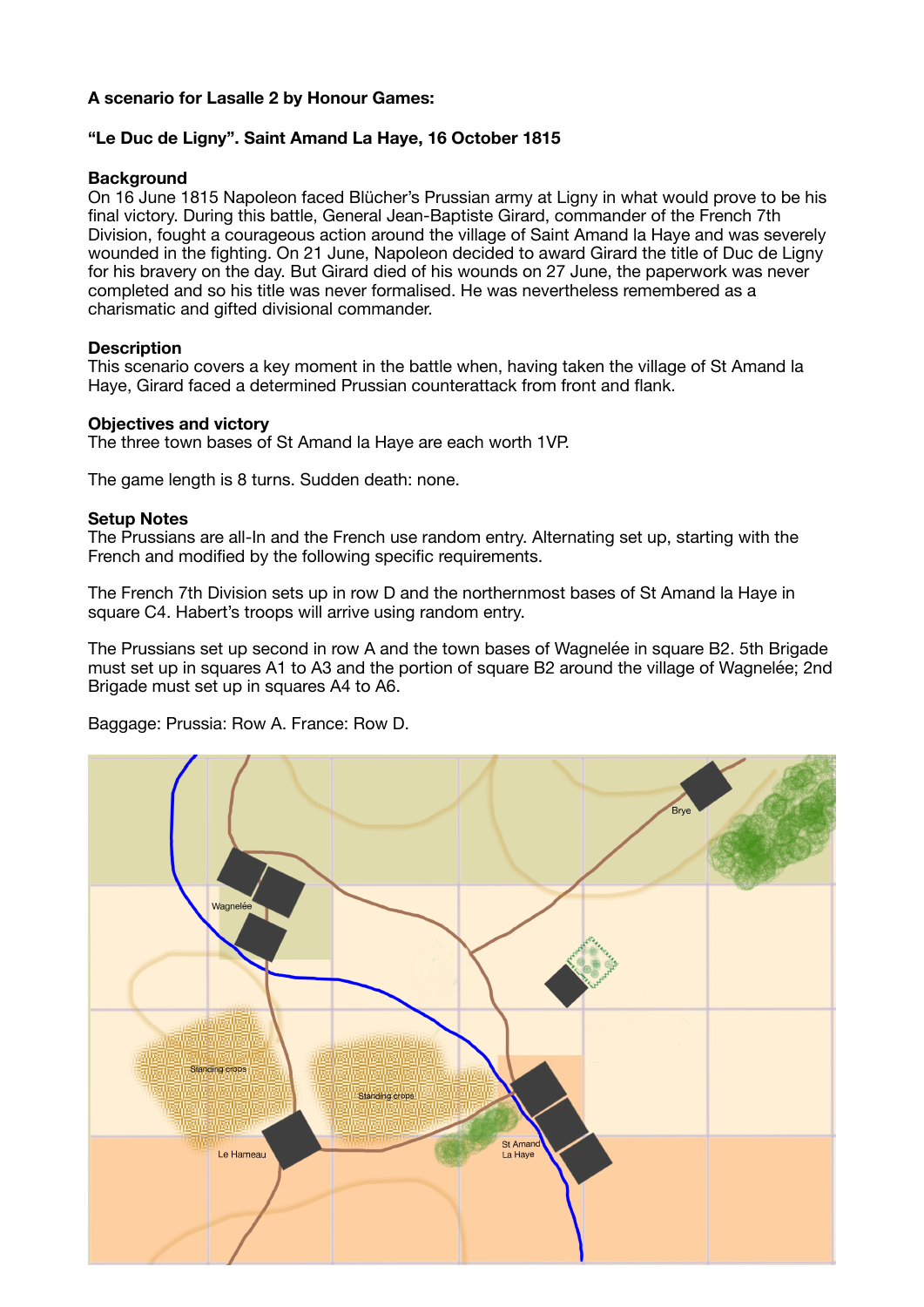|        |                | <b>France</b>           |                |         |                   |               |
|--------|----------------|-------------------------|----------------|---------|-------------------|---------------|
| Points | ID             | Unit title              | Strength track | Resolve | Skirmish<br>level | <b>Traits</b> |
|        |                | 7th Division, Girard    |                |         |                   |               |
|        |                | 1st Brigade, Devillers  |                |         |                   |               |
| 18     | 1/7            | 1/11th Light Inf        | 654321         | $4+$    | Sk3               | <b>AC</b>     |
| 18     | 1/7            | 2/11th Light Inf        | 654321         | $4+$    | Sk <sub>3</sub>   | <b>AC</b>     |
| 18     | 1/7            | 1/82nd Line Inf         | 654321         | $4+$    | Sk <sub>3</sub>   | AC            |
|        |                | 2nd Brigade, Piat       |                |         |                   |               |
| 18     | 2/7            | 1/4th Line Inf          | 654321         | $4+$    | Sk3               | <b>AC</b>     |
| 18     | 2/7            | 2/4th Line Inf          | 654321         | $4+$    | Sk3               | <b>AC</b>     |
| 18     | 2/7            | 1/12th Line Inf         | 654321         | $4+$    | Sk3               | <b>AC</b>     |
| 18     | 2/7            | 2/12th Line Inf         | 654321         | $4+$    | Sk3               | <b>AC</b>     |
| 18     | 2/7            | 3/12th Line Inf         | 654321         | $4+$    | Sk <sub>3</sub>   | AC            |
|        |                |                         |                |         |                   |               |
| 12     | $\overline{7}$ | 3rd artillery company   | 21             | 6       | $4x4+$            |               |
|        |                |                         |                |         |                   |               |
|        |                | 10th Division, Habert   |                |         |                   |               |
|        |                | 1st Brigade, Gengoult   |                |         |                   |               |
| 18     | 1/10           | 1/34th Line Inf         | 654321         | $4+$    | Sk <sub>3</sub>   | <b>AC</b>     |
| 18     | 1/10           | 2/34th Line Inf         | 654321         | $4+$    | Sk <sub>3</sub>   | <b>AC</b>     |
| 18     | 1/10           | 3/34th Line Inf         | 654321         | $4+$    | Sk <sub>3</sub>   | AC            |
|        |                |                         |                |         |                   |               |
| 12     | 10             | 18th artillery company  | 21             | 6       | $4x4+$            |               |
|        |                |                         |                |         |                   |               |
| 17     | $\mathbf{III}$ | 12th Chasseurs à cheval | 654321         | $5+$    |                   |               |

# Unit annotation

Points value 18 ID 1/7 Unit title 1/11th Light Inf Strength (shaken) 6 5 4 3 2 1 Resolve 4+ Skirmish value Sk3 Traits: attack columns **AC,** Heavy artillery **Hvy,** Horse artillery **H,** Lance **L,** Shock **Sh,** Resilient **R**